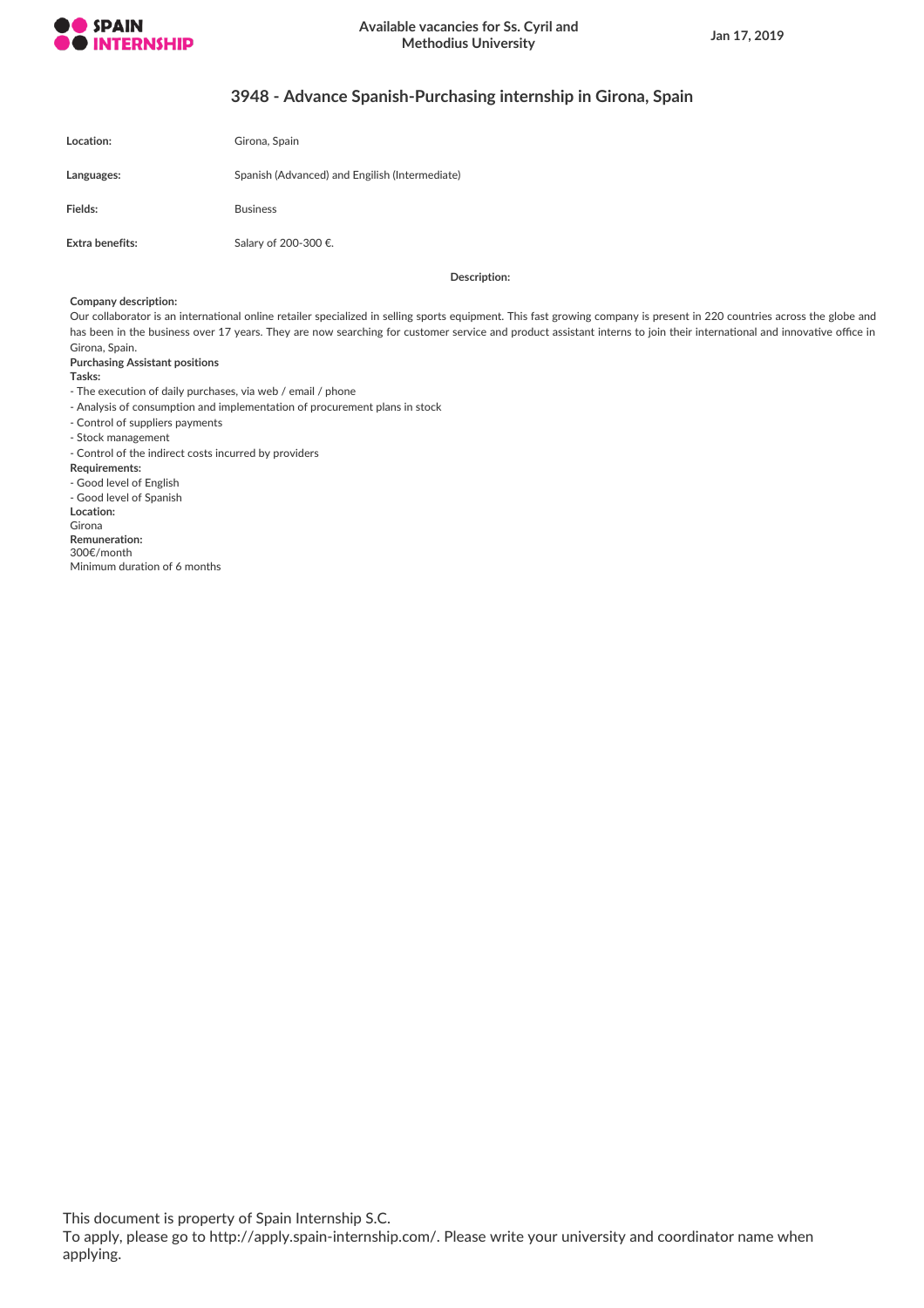

# **3903 - Purchase Internship in Llinar del Valles, Barcelona, Spain**

| Location:       | Barcelona, Spain                           |
|-----------------|--------------------------------------------|
| Languages:      | Spanish (Advanced) and Engilish (Advanced) |
| Fields:         | Logistics, Business                        |
| Extra benefits: | Salary of 200-300 €.                       |

**Description:**

Our collaborator is a young and dynamic team, passionate about their work and eager to overcome new challenges and achieve all the goals they set. They offer products oriented to health and well-being They know what is important and they work together to achieve their goals day after day. The company has a great growth of clients all over the world, with a considerable increase in its turnover in the last year and with an ambitious plan of expansion for the future.

Their main motivation is to continuously learn. They always have new challenges and new solutions that will make you grow.

### **Tasks:**

- Control of purchases from suppliers
- -Contact with provider
- Make forecast of purchases
- Control of entrances in warehouse
- Warehouse support
- Incidents
- Manage claims
- Writing delivery notes
- Manage mail

## **Requirements:**

-Good command of Spanish and English -Able to get a training agreement -Studies related to the position -Minimum 5 months

### **Benefits:**

225 euros net per month Schedule: From 9-17 with 1-hour break, Monday to Friday 35 hours per week

### **Location:**

Llinars del Vallès (you can reach their offices with public transportation from Barcelona center)

This document is property of Spain Internship S.C.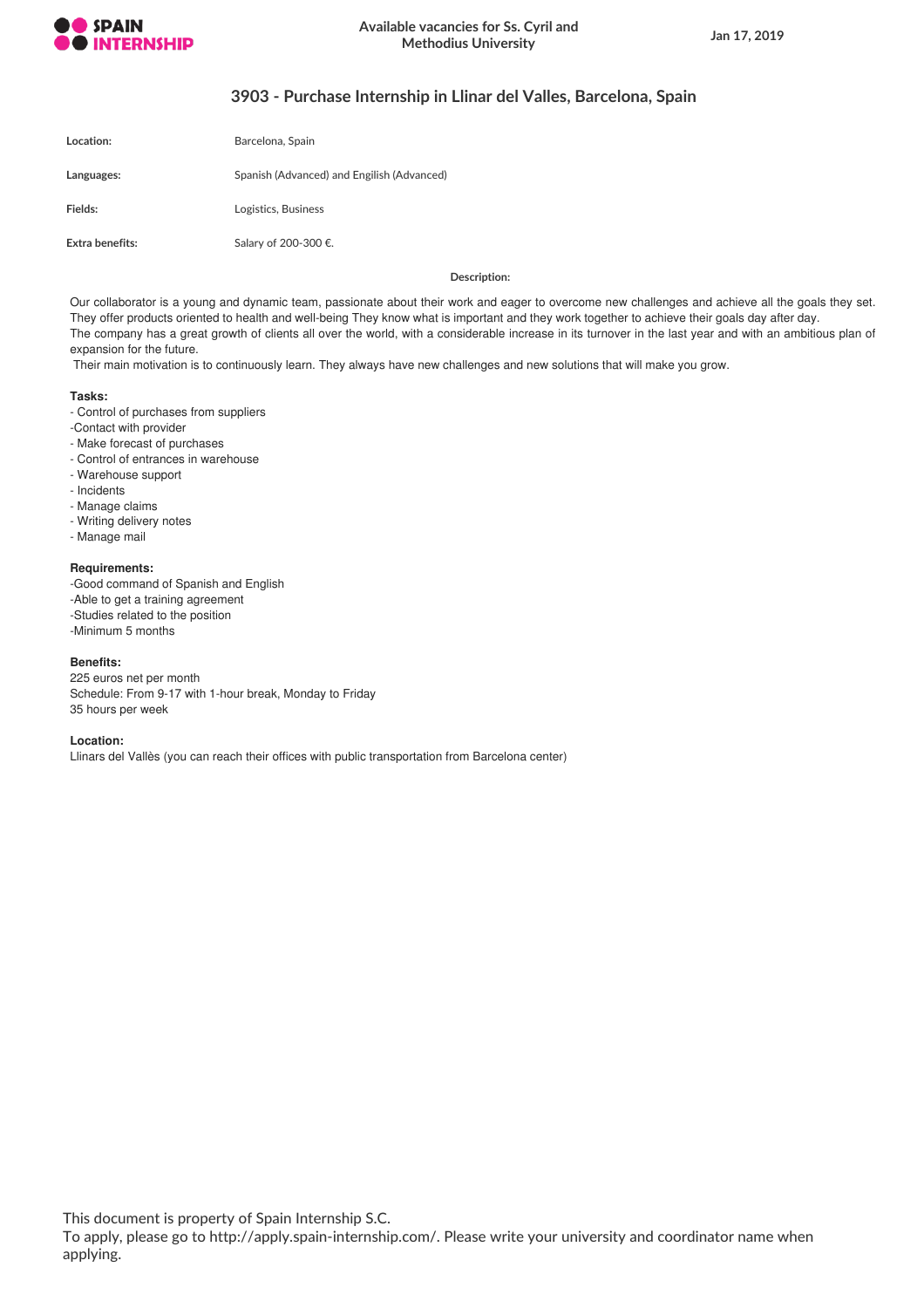

# **3902 - Design and Photography Internship in Girona, Spain**

| Location:       | Girona, Spain                                     |
|-----------------|---------------------------------------------------|
| Languages:      | Spanish (Advanced)                                |
| Fields:         | Design, Film studies, Graphic design, Audiovisual |
| Extra benefits: | Salary of 200-300 €. Lunch                        |

**Description:**

## **Company description:**

Our collaborator is an international online retailer specialized in selling sports equipment. This fast growing company is present in 220 countries across the globe and has been in the business for over 17 years. They are now searching for customer service and product assistant interns to join their international and innovative office in Girona, Spain.

#### **Tasks:**

- Banner design (static / dynamic).
- Prepare presentations for clients.
- Support the Creative Department on various tasks.
- Product photography.
- Elaboration of 360º photographs.
- Photo retouching.

## **Requirements:**

- Advanced Photoshop.
- Medium / advanced Illustrator.
- Knowledge of photography.
- Minimum 4 months

## **Languages:**

Advanced Spanish is necessary for this position

## **Benefits:**

300 euros net per month Lunch Flexible schedule (mornings or evenings) 40 hours per week

**Location:**

Girona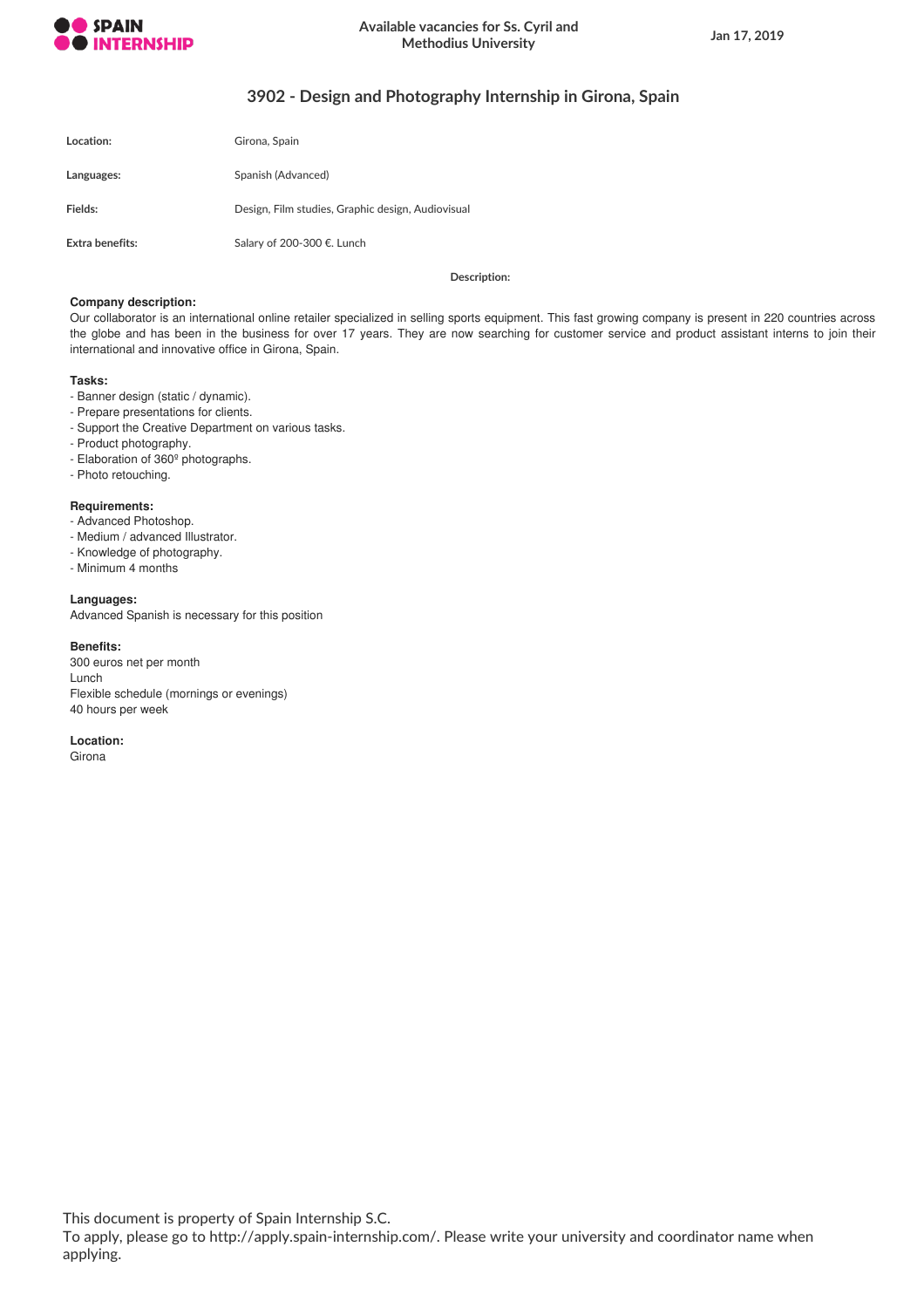

# **3901 - Customer relations and administration in a touristic rentals organization in Seville, Spain**

| Location:       | Sevilla, Spain                                 |
|-----------------|------------------------------------------------|
| Languages:      | Spanish (Intermediate) and Engilish (Advanced) |
| Fields:         | Business, Hospitality / Tourism                |
| Extra benefits: | Salary of 200-300 €.                           |

**Description:**

Our collaborator is a touristic appartments and rentals organization based in Seville, Spain. Being an touristic organization in one of the main destinations in Spain, they receive and host customers from all over the world. They are preparing a business development plan so they would like to have candidates to support them during their growth and help with the customer relations.

#### **Tasks**

Supporting the customer relations team (check ins - check outs) in office and in the appartments. Providing a perfect customer service to customers ensuring an excellent experience. Preparing product descriptions Supporting the business development team Creating social media content

### **Requirements**

Being outgoing and easygoing, enjoying talking to people and customer relations English advanced Spanish intermediate (B1 min.) Business or tourism studies Full time internship Minimum 5 months

#### **Benefits**

250 € per month as a compensation Health and accidents insurance Training plan

This document is property of Spain Internship S.C.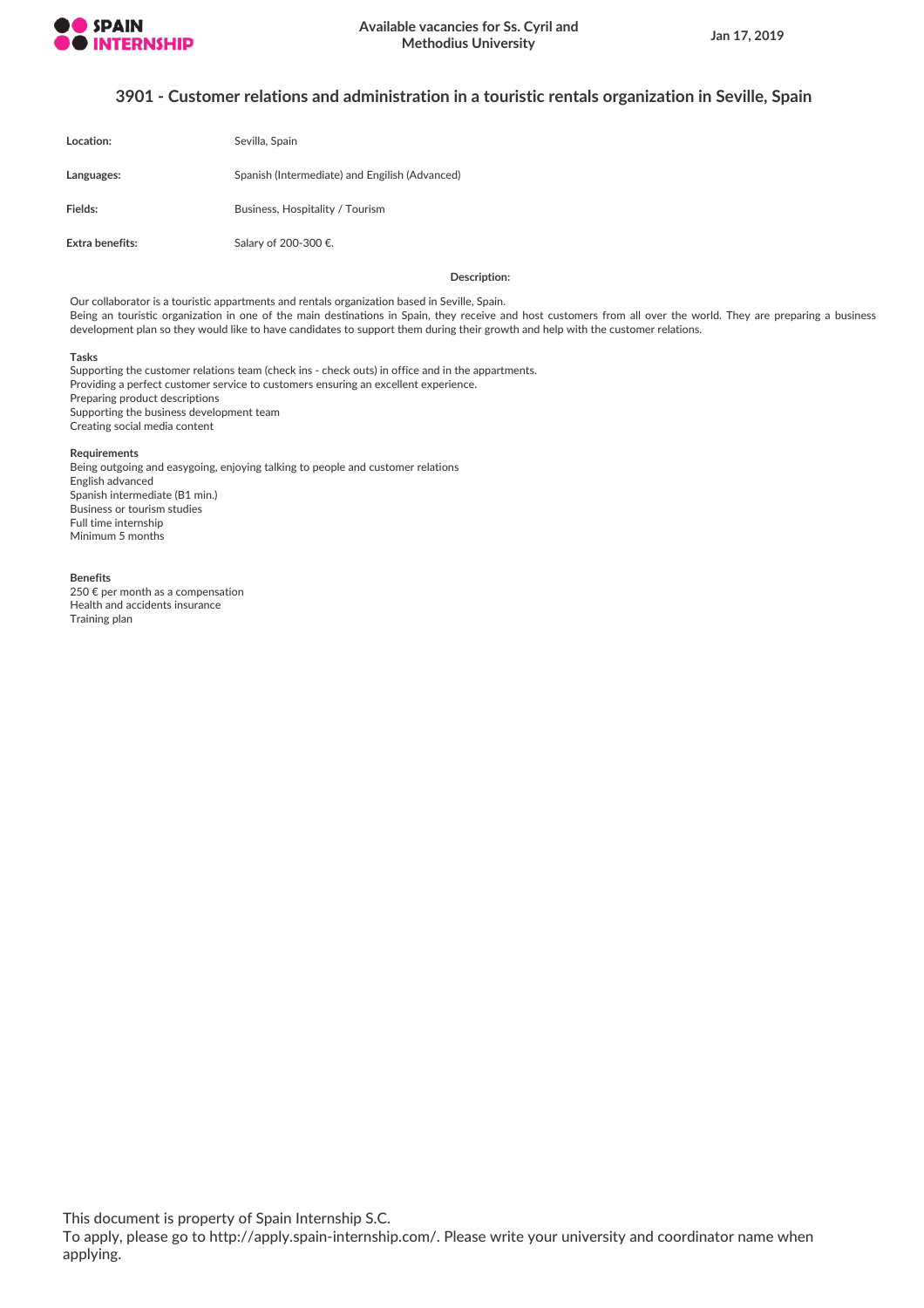

## **3862 - Human resources assistant**

| Location:      | Sevilla, Spain            |
|----------------|---------------------------|
| Languages:     | English (Advanced)        |
| <b>Fields:</b> | Human resources, Business |

**Description:**

Spain Internship was established in 2010 by highly motivated internationals. We offer internships and traineeships services for students and graduates worldwide. Spain Internship Student Agency is proud to be a young innovative and ambitious company which strives to find the right interns for the right company. We are constantly trying to extend our programs, to make the experience abroad for everyone as good as possible. You can be a part of this process, by helping us in our office.

#### **Tasks:**

Human resources

- Interviewing possible candidates
- Evaluating their qualifications regarding the positions
- Revising the candidates CVs to ensure a good match with the company

## Customer service

### - This is done via email, phone and Skype

- Using the CRM system to ensure a good information flow
- Maintenance of the databases

Online marketing -Creating social media content (Facebook, Twitter, Google+ and Linkedin) -Initiate contact via social media

-Manage social media accounts

Market research -Arranging possible collaborations -The student´s interest can influence this task

#### **Requirements:**

-Good level of English -Spanish would be a plus -Open and friendly -Able to work in a team

**Benefits:** Unpaid, possibility to apply Erasmus+ scholarship from your university

**Internship hours:** 38h/week, from Monday-Friday

**Location:** Seville, Spain

This document is property of Spain Internship S.C.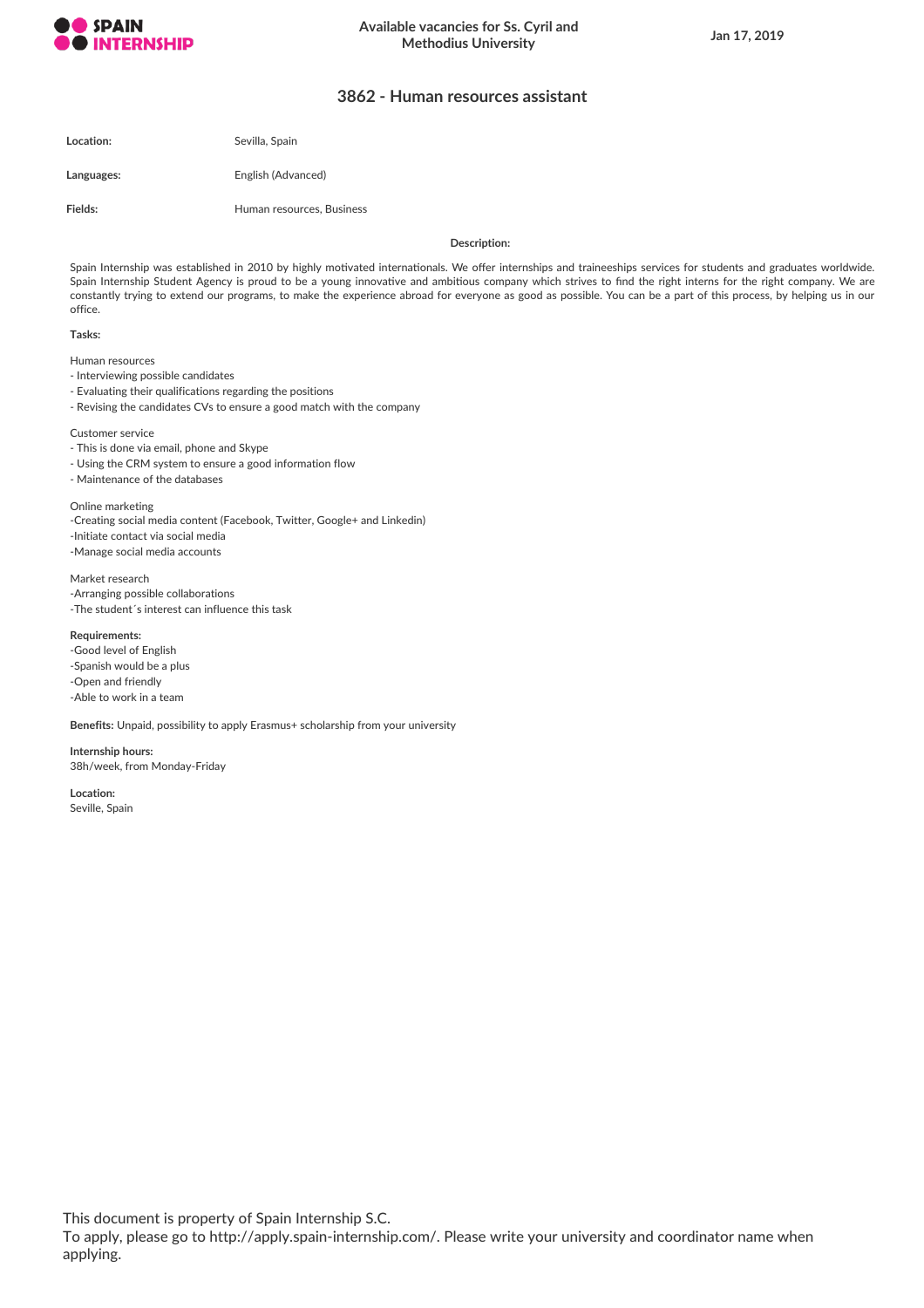

# **3843 - Part- time Programming Internship in Barcelona, Spain**

| Location:              | Barcelona, Spain     |
|------------------------|----------------------|
| Languages:             | English (Advanced)   |
| Fields:                | IT & Web development |
| <b>Extra benefits:</b> | Salary of 400-500 €. |

**Description:**

Our collaborator is a technology services company who provides technological solutions for hospitality businesses. They are working closely with customers developing great software solutions for their needs.

At this moment, they would like to have an intern in their offices, to support their IT Department.

## **Tasks:**

Preparation of user manuals Technical documentation of applications and installation manuals for the various applications that the company commercializes. Support the creation and maintenance of a database for the Technical Department. Application development in C # technology. Net and MySQL. Resolution of first level programming incidents. Control of incidents after deadline. Automation of internal company procedures that are currently done manually. Application test Support in the documentation and in the automation of the tests. Periodic monitoring of the tasks carried out.

# **Requirement:**

Knowledge of JAVA Studies related Minimum of 3 months, preferably longer Good command of English Able to provide a training agreement

### **Remuneration:**

450 gross per month Monday to Friday from 3:00 p.m. to 7:30 p.m. (to be agreed with the Department Director)

**Location:**

Barcelona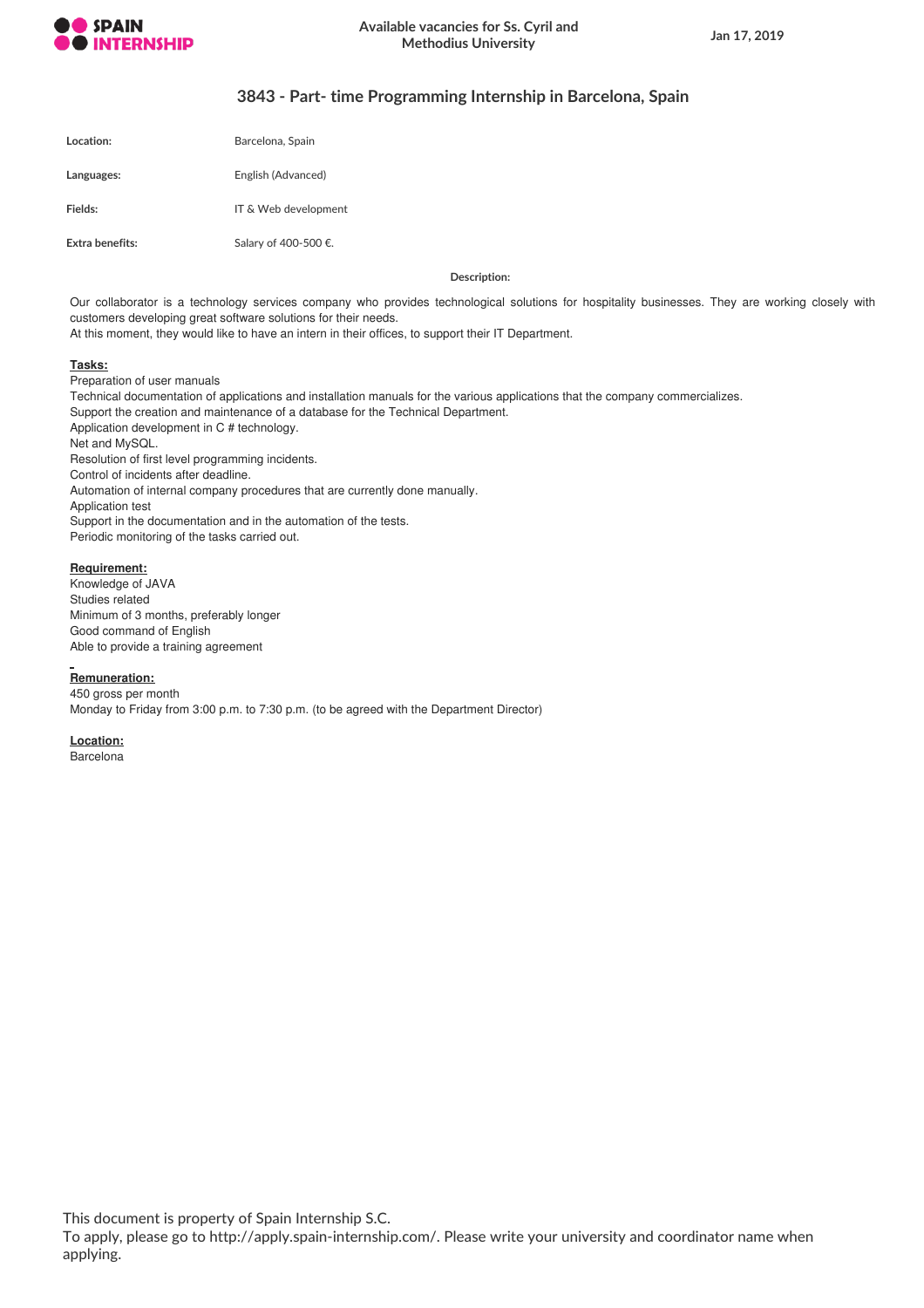

# **3755 - Betatester internship in Madrid**

| Location:       | Madrid, Spain        |
|-----------------|----------------------|
| Languages:      | English (Advanced)   |
| Fields:         | IT & Web development |
| Extra benefits: | Salary of +500 €.    |

**Description:**

Our collaborator is a start up company, working in the finance and economics field.

As a start up, they are constantly developing all their IT system and tools and they are looking for people to support their departments and help them to grow. This is a good opportunity for those who like to see fast changing environments as well as get hands dirty and really provide things and make an internship that makes a difference in their company.

**Tasks:**

Beta tester, testing the systems, applications and platforms created.

**Requirements:**

- 6 months required Ideally 10-12 months

- Advanced English

- Github

- IT Bachelor

**Benefits:**

700 € per month **Location:**

Madrid

# **3613 - French speaker - Marketing internship in Marbella, Spain**

| Location:       | Marbella, Spain                               |
|-----------------|-----------------------------------------------|
| Languages:      | English (Intermediate)                        |
| Fields:         | Public Relations, Business, Digital marketing |
| Extra benefits: | Salary of 200-300 €.                          |

#### **Description:**

Our collaborator is a rapidly growing energy drink brand that reaches over 45 countries all over the globe and sponsors the world's top athletes. This company is looking for interns to join their international and hard-working team in their offices in Marbella, Spain.

#### **Marketing and Social Media position**

**Tasks:**

- Helping with content creation and support in sponsorships in our key marketing areas: motorsports, sports, music and lifestyle

- Assisting in writing web content, press releases and social media content in multiple countries

- Market research

- Miscellaneous help with event management, product presentations and external communication with third parties

#### **Requirements:**

- Advanced level of English and French would be needed

- Spanish would be a plus
- Senior level of studies related to marketing, SEO or PR
- Knowledge of social media (specifically YouTube, Instagram, Twitter)
- Ability to plan marketing and PR campaigns

- Interest in F1, music and fashion, as well as experience in video design and YouTube content creation, is considered as a plus

- To apply for this position is necessary to make a small test.

**Internship hours:** Monday- Friday 9.30am - 6.30pm with 1-hour lunch break

**Starting date**: ASAP - Ideally 1 year (minimum stay of 6 months)

**Location:** Marbella

**Benefits:** 350€/month

This document is property of Spain Internship S.C.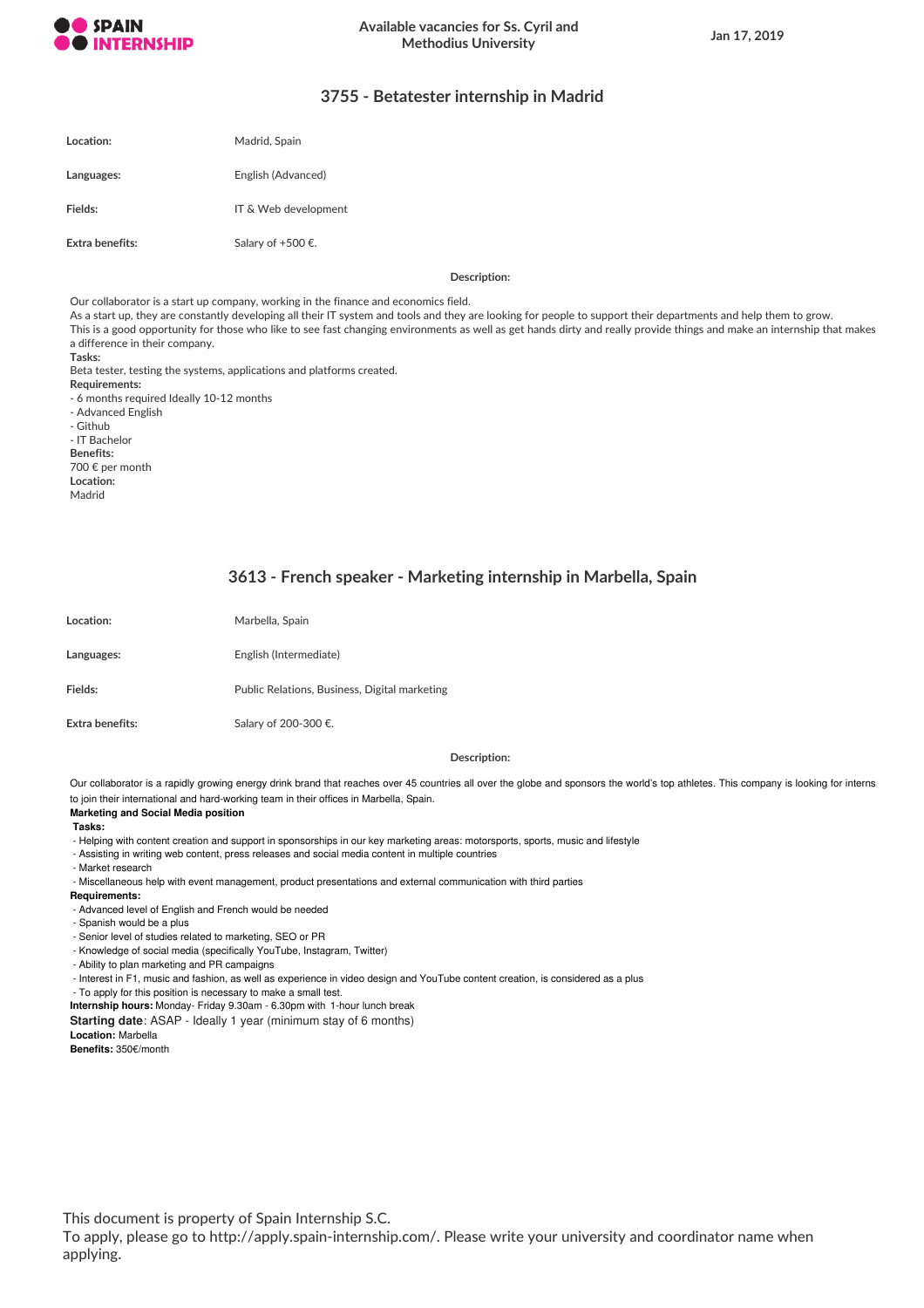

## **3543 - Video Editor Assistant in Barcelona, Spain (online internship)**

| Location:  | Barcelona, Spain                    |
|------------|-------------------------------------|
| Languages: | English (Advanced)                  |
| Fields:    | Film studies, Audiovisual, Business |

**Description:**

Our collaborator is an inspirational company located in Barcelona, promoting a new innovative way to use technology. They are organising work trips to exotic locations such as Bali, Croatia, Costa Rica or Thailand designed to enhance creativity and productivity. Their workspaces are not confined to an office desk. Instead, their temporary 'offices' are ever-changing, unique and stimulating. They believe in the freedom to experience and live from wherever you want! Their clients can work from stunning villas beside infinity pools overlooking the jungle, below waterfalls, lakeside, swim-up bars...or other incredible locations! "Going to the office" has a new meaning!

They cooperate with big multinational and smaller international companies who wants to offer to their employees a life change experience.

**Tasks:**

- Create and edit videos.

- Could be combined also with some marketing responsibilities.

**Requirements:**

- English good level.

- Video editing software knowledge.

- Bring your own personal laptop. **Benefits:**

Unpaid position

Online internship

# **3524 - Graphic design Internship in Barcelona (intermediate Spanish)**

| Location:       | Barcelona, Spain                                   |
|-----------------|----------------------------------------------------|
| Languages:      | Spanish (Intermediate) and Engilish (Intermediate) |
| Fields:         | Graphic design                                     |
| Extra benefits: | Salary of 100-200 €.                               |

**Description:**

Our collaborator is an innovative communication agency which focuses in working with professional football players, handling all their communication, social media and public channels. If you like sports, this is a great opportunity as you will be working directly for top players, helping them with their social media channels. Additionally, you'll be supporting a young and energetic team on a wide range of projects within Digital Marketing.

**Tasks:**

- Supporting the Marketing team with imagery and visuals for print and Social Media channels
- Creation of logos and corporate identities for a wide range of clients
- Additional duties as assign

#### **Requirements**

Graphic design bachelor or similar studies English fluent B1 spanish Proactive personality, interested in the football environment Motion graphics and video editing is a bonus **Stipend:** 100 € per month. Minimum duration of 3 months **Internship hours:** From 9:30 - 18:30 (with one hour break) or from 10 - 19 (with one hour break ) Monday to Friday

This document is property of Spain Internship S.C.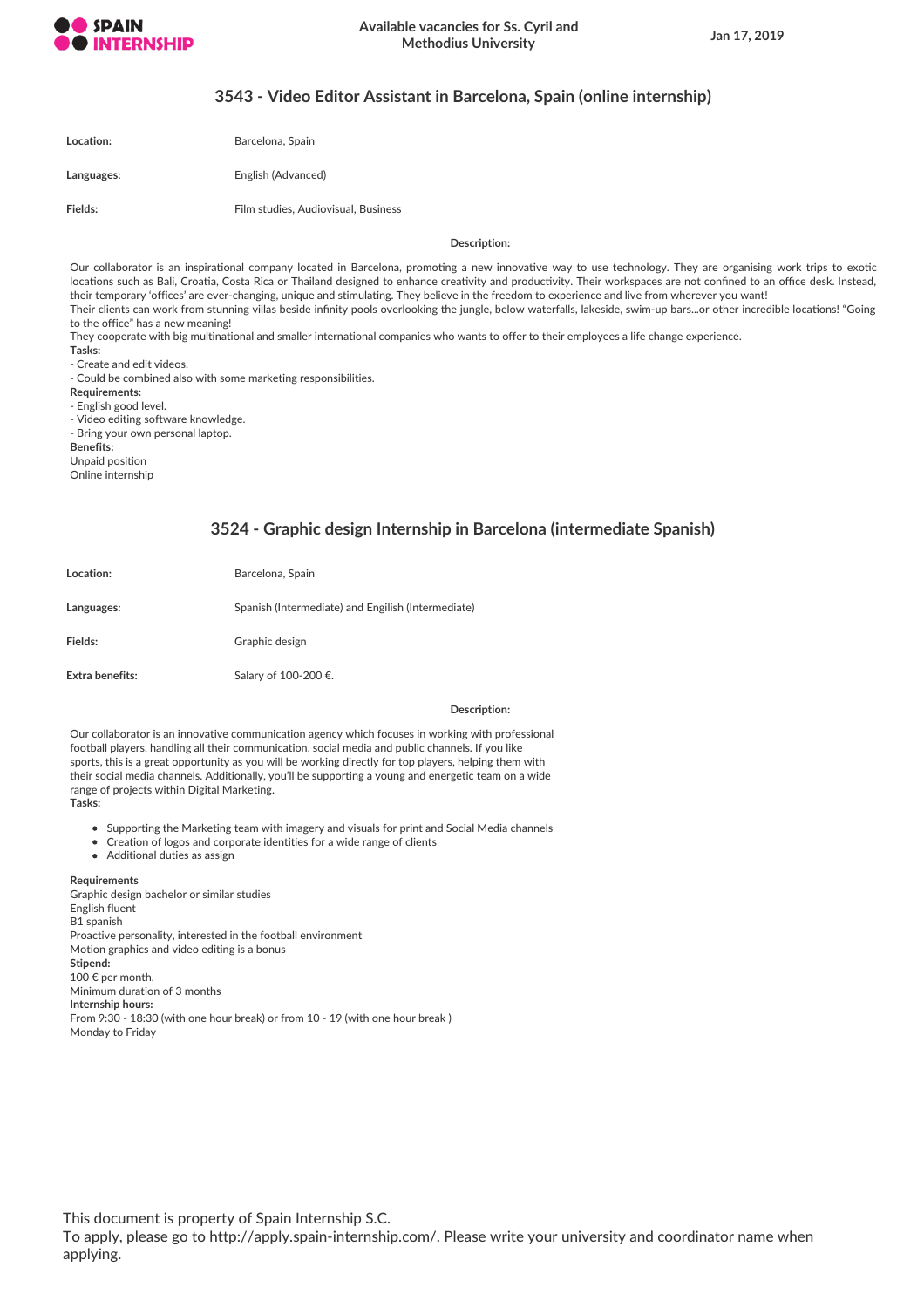

# **3499 - Customer Support Internship in Llinars de Valles, Spain**

| Location:              | Barcelona, Spain                           |
|------------------------|--------------------------------------------|
| Languages:             | Spanish (Advanced) and Engilish (Advanced) |
| Fields:                | Languages, Business                        |
| <b>Extra benefits:</b> | Salary of 200-300 €.                       |

**Description:**

Our collaborator is one of the most important E-commerce company for pets with a worldwide presence located in Llinars de Valles, Barcelona. Their current goal is to become the most important pet e-commerce company in Southern Europe. They are offering a wide range of product (approximately 70 000) and they own a warehouse of more than 3000m2.

Their team consists of a group of young professionals passionate and enthusiastic for pets. There are looking for a student to support their Customer Support department. This department provides worldwide service, in 8 different languages, through a multicultural team of 10 people.

**Tasks:**

- Customer service through chat, mail, and ticketing system.

- Management of customer orders (information, tracking, cancellations)

-Troubleshooting

- Returns and credits

- Commercial assistance to e-commerce clients

**Requirements:**

-High level of Spanish and English

-A motivation for Customer Support

-They value initiative, commitment, and availability. **Remuneration:**

225 euros net per month

**Monday to Friday:** 9 a.m. to 5 p.m.

**Location:** Llinars del Valles, Barcelona

# **3489 - Paid Customer service, administration and assistant in a leisure organization in Barcelona**

| Location:       | Barcelona, Spain                               |
|-----------------|------------------------------------------------|
| Languages:      | Spanish (Advanced) and Engilish (Intermediate) |
| Fields:         | Business, Hospitality / Tourism                |
| Extra benefits: | Salary of 200-300 €.                           |

**Description:**

Our collaborator is one of the largest escape room in Barcelona, which already has 8 different room opened to the public. They are looking for operators, who can lead those games and work with customers.

"Escape rooms" is a new concept of leisure which is getting more and more popular in Barcelona. Their games are very technological and well decorated. They have a wide range of thematics rooms, starting from Middle Age finishing to Future Spaceship.

Their main goal is to make people feel like being in a real story by making them main characters in their own "movie". This combination ensures that players will live an unforgettable adventure, and our task is to maximize this experience.

**Main tasks**:

• Receive the teams of players and explain the basic rules of the games

- Begin with an immersive introduction of the game via the interpretation a character
- Monitor and help players whilst they play in the room
- Charge customers
- Offer promotions for other games
- Management of bookings
- Customer service

**Requirements**:

• 40h / weekly

- Saturday and Sunday internship
- 2 free days during the week
- Minimum duration 4 months
- Spanish high / native level, English medium / high level.
- Be confident with interacting with different people and putting on different voices whilst interpreting a character.

**Benefits**

- 200 euros / month
- Dynamic work in the center of Barcelona
- The opportunity to meet local people
- Learning from a sector that is growing

This document is property of Spain Internship S.C.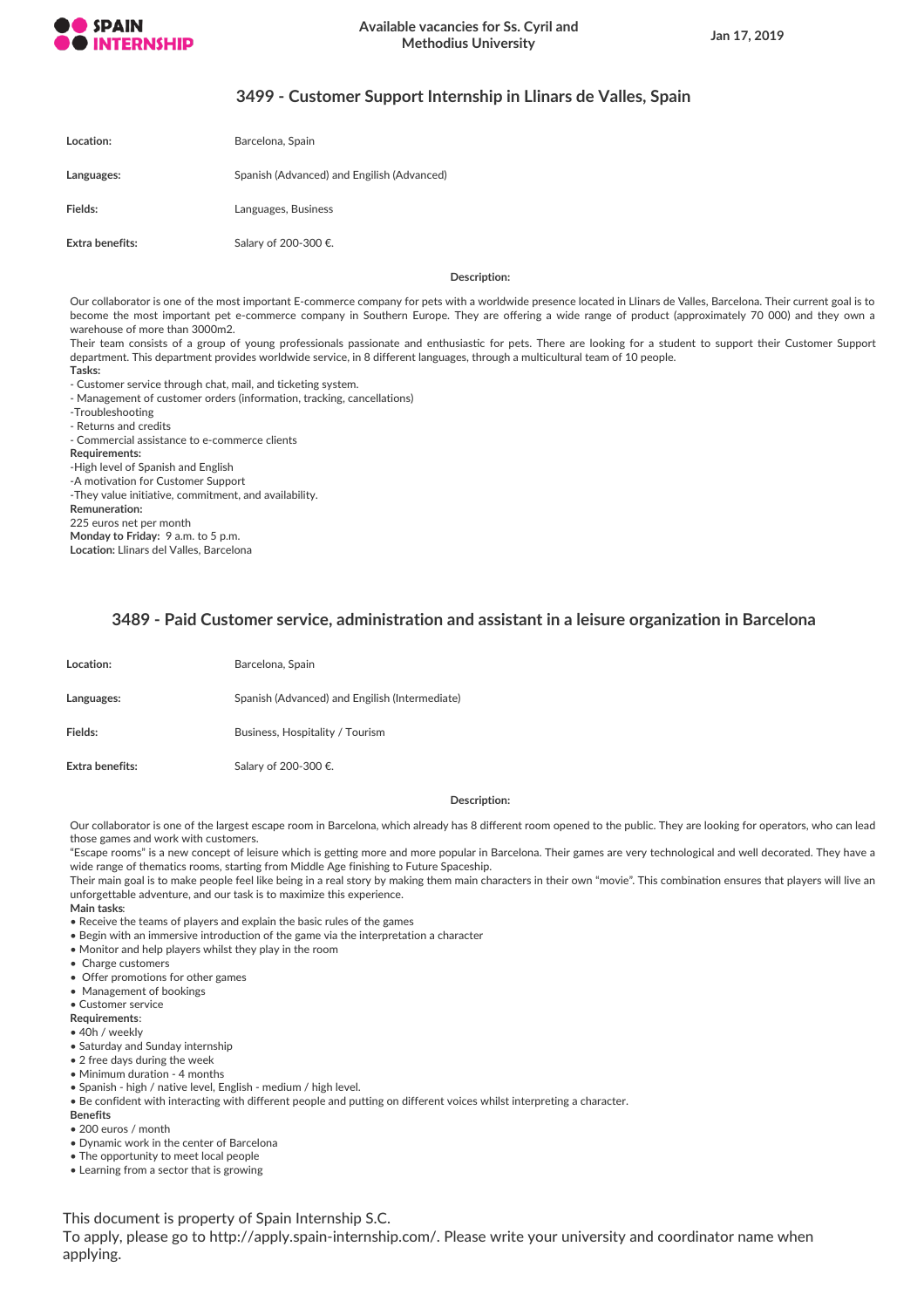

# **3488 - Front Desk and Customer Services in Barcelona**

| Location:       | Barcelona, Spain                             |
|-----------------|----------------------------------------------|
| Languages:      | English (Advanced)                           |
| Fields:         | Business, Hospitality / Tourism              |
| Extra benefits: | Includes accommodation. Breakfast and dinner |

#### **Description:**

Our colleague is an exclusive hostel, based in Barcelona city center. They are customer oriented which is really important for them as well as customer care and guest relations. The Hostel is equipped with a stylish, modern and vintage rooms for all travellers. It's a hostel full of life where style and glamour combine with a fresh, fun and crazy twist!

- **Tasks:**
- Check in and check out.
- Collect payments.
- Social media and visual communication management.
- Keep updated the Social Media platforms (taking pictures and adding to the platform)
- Welcoming guests and giving general information about the city.
- Giving guests all information about Hostel regulations, explaining Hostel facilities to arriving guests
- Promoting and informing the guests about daily/weekly activities.
- Helping to develop hostel events.
- Receiving feedback and complaints
- Administration tasks: booking, reservations, emails, calls, etc.

## **Requirements:**

- English good level.
- Other language is a plus
- Open-minded, social and respectful.
- Minimum of 3 months

#### **Benefits:**

- Accommodation shared with mix gender.
- Half board (breakfast and dinner)

## **3429 - Paid Marketing and front office internship in Milan, Italy**

| Location:       | Milan, Italy                    |
|-----------------|---------------------------------|
| Languages:      | English (Intermediate)          |
| Fields:         | Business, Hospitality / Tourism |
| Extra benefits: | Salary of 200-300 €.            |

## **Description:**

Our collaborator is an entertainment company located close to Milan exactly in Cislago (VA). They are opening new places all over Europe. Guests from all over the world come and realize their own ideas. If you are looking for a new a different experience joins their talented and enthusiastic team. Apply now for this international project and become a new team member of this amazing project.

**Tasks:** -Guide them through the Rooms -Welcoming guests -Booking Assistant -Social Media -Organize marketing activities **Requirements:** -Passionate about what they do -Friendly and enthusiastic -Fluent English -A basic of Italian or any other language would be a plus -Curricular internship **Internship hours:** Full-time position with 40 hours a week **Benefits:** Salary of 200€ /month minimum 3 months **Location:** Cislago (VA) Milan Italy

This document is property of Spain Internship S.C.